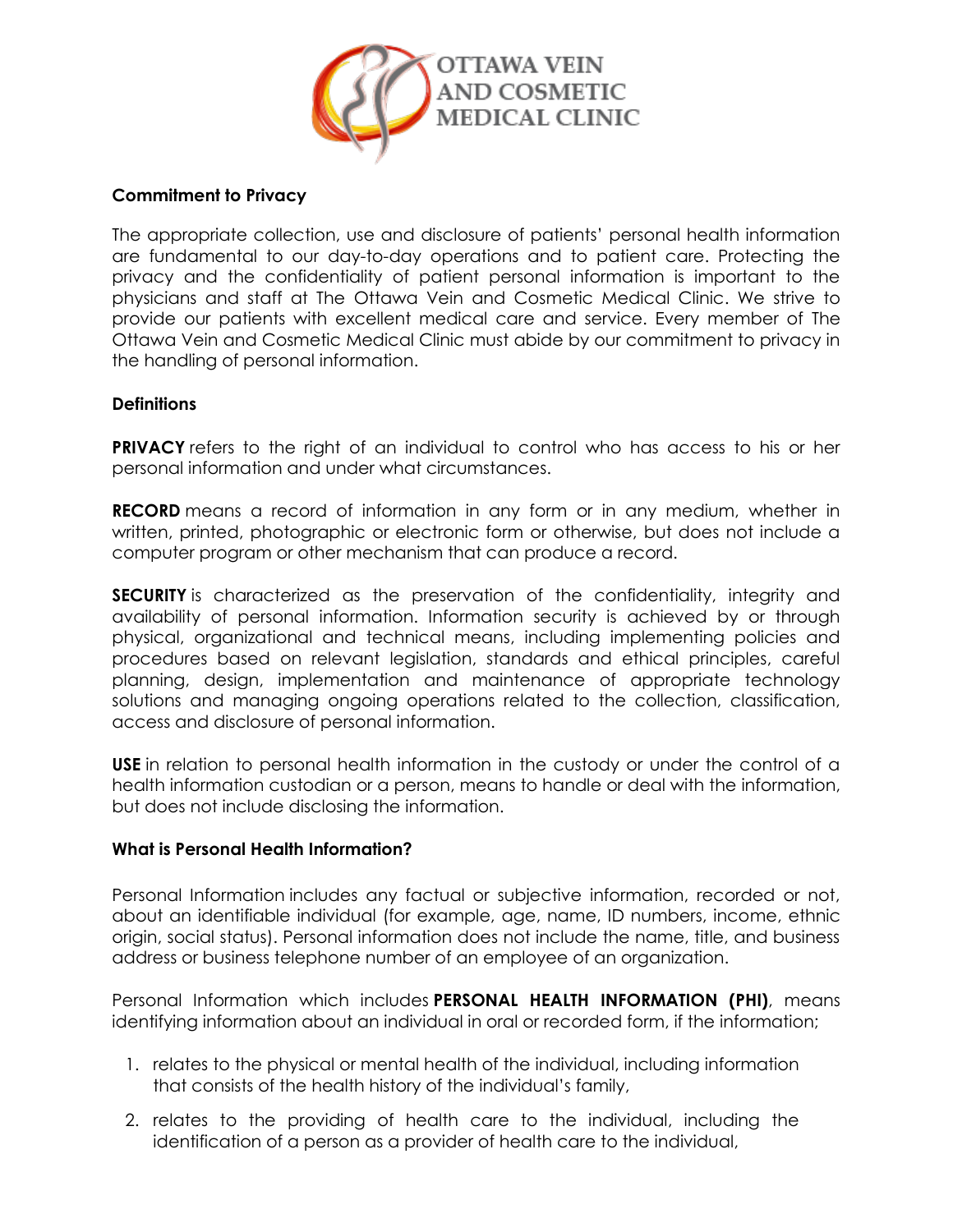- 3. is a plan of service within the meaning of the Long-Term Care Act, 1994 for the individual,
- 4. relates to payments or eligibility for health care in respect of the individual,
- 5. relates to the donation by the individual of any body part or bodily substance of the individual or is derived from the testing or examination of any such body part or bodily substance,
- 6. is the individual's health number, or
- 7. identifies an individual's substitute decision-maker

# **Applicability of This Privacy Policy**

Our Privacy Policy attests to our commitment to privacy and demonstrates the ways we ensure that patient privacy is protected. Our Privacy Policy applies to the personal health information of all our patients that is in our possession and control.

**PHIPA** is structured on the 10 Fair Information Practices principles published by the Canadian Standards Association (CSA), which form the basis of most privacy legislation around the world.

## **The 10 Fair Information Practices**

Our Privacy Policy reflects our compliance with fair information practices, applicable laws and standards of practice.

### *1. Accountability*

We take our commitment to securing patient privacy very seriously. Each physician and employee associated with the Practice is responsible for the personal information under his/her control. Our employees are informed about the importance of privacy and receive information periodically to update them about our Privacy Policy and related issues.

### *2. Identifying Purposes: Why We Collect Information*

We ask you for information to establish a relationship and serve your medical needs. We obtain most of our information about you directly from you, or from other health practitioners whom you have seen and authorized to disclose to us. You are entitled to know how we use your information. We will limit the information we collect to what we need for those purposes, and we will use it only for those purposes. We will obtain your consent if we wish to use your information for any other purpose.

### *3. Consent*

You have the right to determine how your personal health information is used and disclosed. For most health care purposes, your consent is implied as a result of your consent to treatment, however, in all circumstances express consent must be written. Your written Consent will be forwarded to the Privacy Officer who will document the request in patient's medical records and notify appropriate Health care providers and their supporting staff.

Patients who have withdrawn consent to disclose PHI must sign and date the Consent to Withdrawal Form. It is understood that the consent directive applies only to the PHI which the patient has already provided, and not to PHI which the patient might provide in the future: PHIPA permits certain collections, uses, and disclosures of the PHI, despite the consent directive; healthcare providers may override the consent directive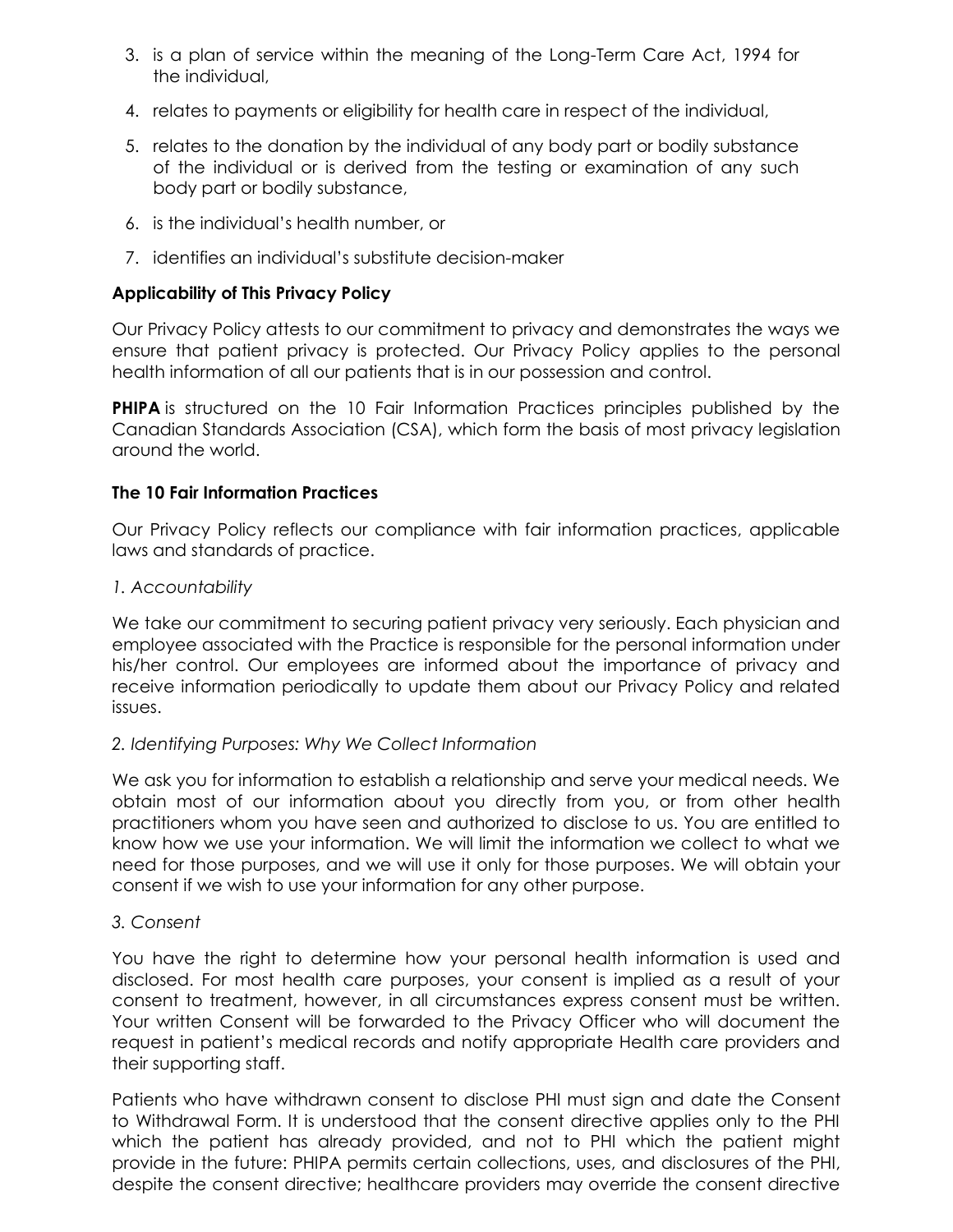in certain circumstances, such as emergencies; and the consent directive may result in delays in receiving health care, reduced quality of care due to healthcare provider's lacking complete information about the patient, and healthcare provider's refusal to offer non-emergency care. Your written Consent to Withdrawal Form will be forwarded to the Privacy Officer who will document the request in patient's medical records and notify appropriate Health care providers and their supporting staff.

# *4. Limiting Collection*

We collect information by fair and lawful means and collect only that information which may be necessary for purposes related to the provision of your medical care.

# *5. Limiting Use, Disclosure and Retention*

The information we request from you is used for the purposes defined. We will seek your consent before using the information for purposes beyond the scope of the posted Privacy Statement. Under no circumstances do we sell patient lists or other personal information to third parties. There are some types of disclosure of your personal health information that may occur as part of this Practice fulfilling its routine obligations and/or practice management. This includes consultants and suppliers to the Practice, on the understanding that they abide by our Privacy Policy, and only to the extent necessary to allow them to provide business services or support to this Practice. We will retain your information only for the time it is required for the purposes we describe and once your personal information is no longer required, it will be destroyed. However, due to our ongoing exposure to potential claims, some information is kept for a longer period. Patients may be required to sign and date a Consent to Disclose PHI Form and pay a fee based on current OMA rates prior to release of information.

### *6. Accuracy*

We endeavour to ensure that all decisions involving your personal information are based upon accurate and timely information. While we will do our best to base our decisions on accurate information, we rely on you to disclose all material information and to inform us of any relevant changes.

### *7. Safeguards: Protecting Your Information*

We protect your information with appropriate safeguards and security measures. The Practice maintains personal information in a combination of paper and electronic files. Recent paper records concerning individuals' personal information are stored in files kept onsite at our office. Older records may be stored securely offsite. Access to personal information will be authorized only for the physicians and employees associated with the Practice, and other agents who require access in the performance of their duties, and to those otherwise authorized by law. We provide information to health care providers acting on your behalf, on the understanding that they are also bound by law and ethics to safeguard your privacy. Other organizations and agents must agree to abide by our Privacy Policy and may be asked to sign contracts to that effect. We will give them only the information necessary to perform the services for which they are engaged, and will require that they not store, use or disclose the information for purposes other than to carry out those services. Our computer systems are password-secured and constructed in such a way that only authorized individuals can access secure systems and databases. If you send us an e-mail message that includes personal information, such as your name included in the "address", we will use that information to respond to your inquiry. Please remember that e-mail is not necessarily secure against interception. If your communication is very sensitive, you should not send it electronically unless the e-mail is encrypted or your browser indicates that the access is secure.